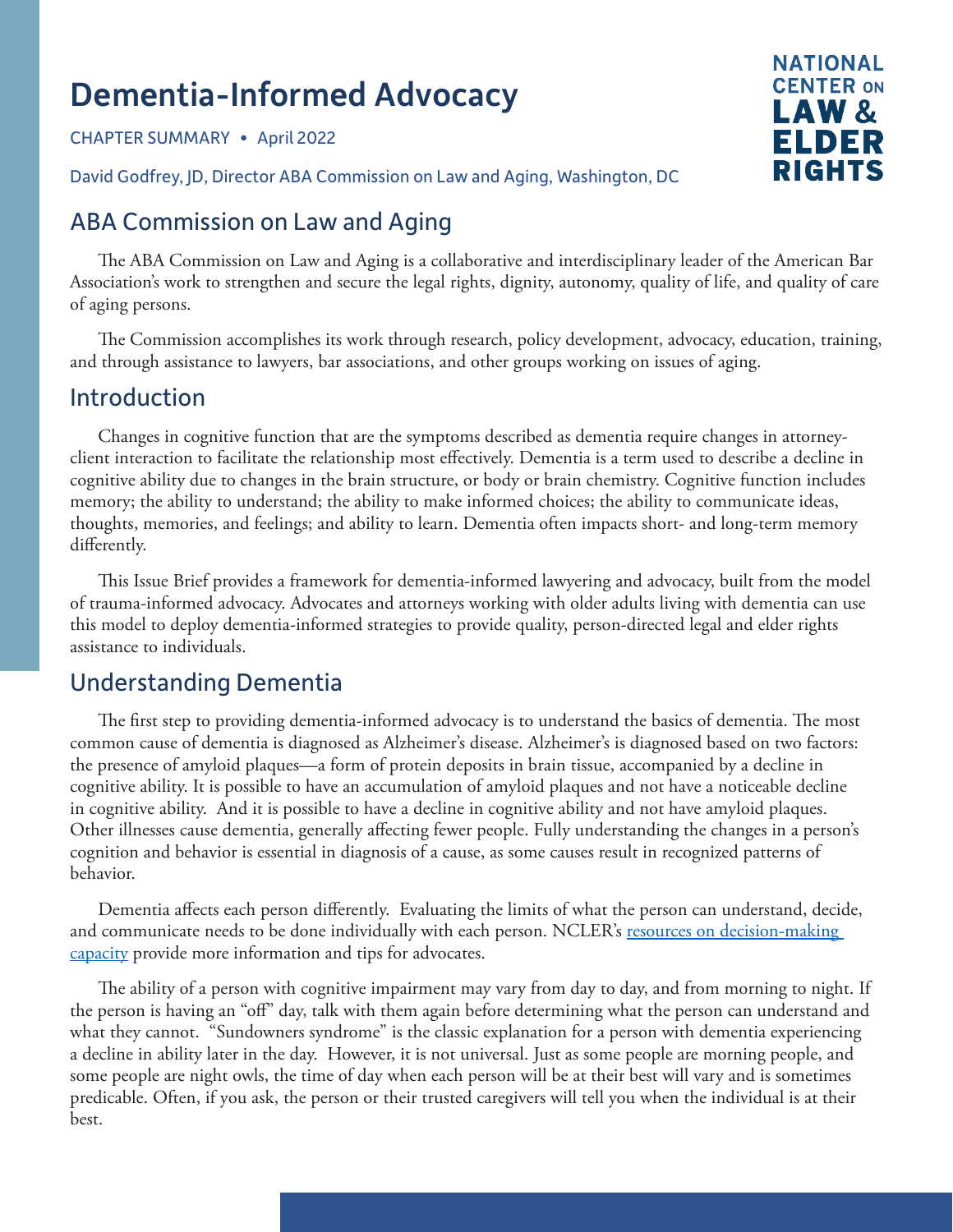# Learning More About Dementia

Understanding the basics of what causes changes in cognitive decline prevents overgeneralization or mischaracterization. Attorneys and advocates working with clients with specific diagnoses will benefit from doing research and background reading to improve understanding of how the illness may affect the attorneyclient relationship. Some reliable sources and resource centers include:

- **[National Alzheimer's and Dementia Resource Center](https://nadrc.acl.gov/)**
- [NIH National Institute on Aging: Alzheimer's Disease & Related Dementias](https://www.nia.nih.gov/health/alzheimers)
- **[U.S. Department of Health & Human Services: Alzheimers.gov](https://www.alzheimers.gov/)**
- [The Alzheimer's Association](https://www.alz.org/)

# Forming & Maintaining an Attorney-Client Relationship

Changes in cognitive function or a diagnosis does not prevent the formation of an attorney-client relationship or end an attorney-client relationship. Changes in cognitive function heighten awareness of the need to communicate effectively, to work with the client, and meet the client where they are cognitively. Rule 1.14 of the Model Rules of Professional Conduct (MPRC) direct lawyers to "<u>as far as reasonably possible, maintain</u> [a normal client-lawyer relationship with the client."](https://www.americanbar.org/groups/professional_responsibility/publications/model_rules_of_professional_conduct/rule_1_14_client_with_diminished_capacity/) The comments to the MRPC Rule 1.14 should be read in detail to fully understand how to apply Rule 1.14.

NCLER resources on legal capacity are available to help attorneys and advocates navigate the ethical issues that may arise when working with a client living with dementia. Resources include *Issues in Capacity: Balancing* [Empowerment and Protection](https://ncler.acl.gov/getattachment/ElderJustice-Toolkit/Navigating-Ethical-Issues-Complex-Situations/Capacity-Ch-Summary.pdf.aspx?lang=en-US) and [Practice Guide and Worksheet on Understanding Legal Capacity & Ethics](https://ncler.acl.gov/pdf/Capacity%20Ethics%20Practice%20Guide.pdf).

# Communication and Behavioral Accommodations

Individuals living with dementia may experience communication barriers and behavioral changes that require accommodations to maintain an effective attorney-client relationship. This section discusses strategies and practices for continuing person-directed representation when the client is experiencing common behavioral changes.

#### Aphasia

Aphasia is a technical term for having difficulty finding the right word.<sup>1</sup> Word finding is a challenge for many persons living with dementia. This may result in long pauses as the person struggles to put their thoughts into words. Attorneys and advocates should give the person time and may want to plan for longer meeting times with the client to accommodate the need for word finding. Sometimes the words will come more easily when the person relaxes, and advocates can apply [trauma-informed strategies,](https://ncler.acl.gov/Files/Trauma-Informed-Lawyering.aspx) such as making sure the person feels comfortable in the space the meeting is being held and previewing what the meeting will cover. If the person uses the wrong word, the attorney or advocate can take steps to figure out in context what the person means, politely rephrase, and confirm understanding. Difficulty finding the right word does not mean a lack of ability to understand.

#### **Delusions**

Delusions are strongly held beliefs that have no basis in fact and cannot be verified by outside evidence.<sup>2</sup> Some individuals living with dementia develop delusions. The belief is often a part of the person's perceived reality, and they will hold the belief, despite evidence to the contrary. Facts or reasoning will generally not change the person' belief.

<sup>1</sup> NIH National Institute of Neurological Disorders and Stroke, [Aphasia Information Page](https://www.ninds.nih.gov/Disorders/All-Disorders/Aphasia-Information-Page).

<sup>2</sup> Alzheimer's Association, [Suspicions and Delusions](https://www.alz.org/help-support/caregiving/stages-behaviors/suspicions-delusions)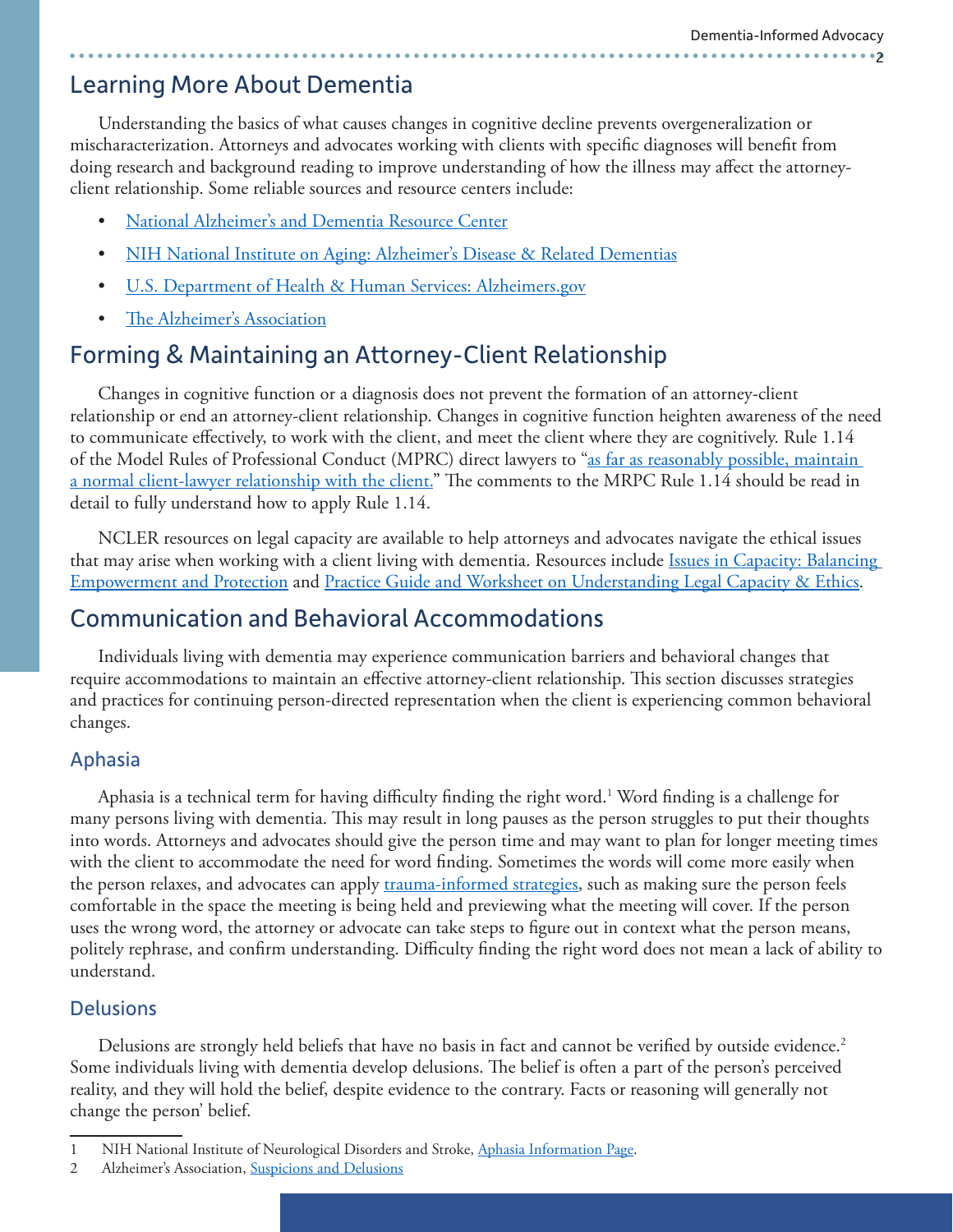Advocates and attorneys should engage in a careful balancing of respect for the client with a lawyer's obligation to the truth. One strategy is to acknowledge the person's belief as being real to them, while not agreeing or confirming the belief as true. Reasoning or arguing with the person will likely not change the person's beliefs and may damage the relationship of trust.

#### **Hallucinations**

Persons living with dementia sometimes experience hallucinations, and may see, hear, smell, taste, or feel things that don't exist outside their mind.<sup>3</sup> The perception is very real to the person, and it is part of their reality. The most common hallucinations are the presence of persons who are not there or having sensations that aren't experienced by others they are with, such as hearing a crying baby or music, smelling smoke, or percieving that a taste is off. Similar to addressing delusions, presenting facts or arguing may not be effective in changing the person's perceptions.

Often the best option is to acknowledge what the person is perceiving, apologize for not being aware, and asking the person how they want to proceed. Some additional options that may be helpful include:

- Move to another room to get away from the person or sound that is disturbing the client;
- Provide time to allow the sound they hear to stop or for the person they see to go away; and
- Make a change in the setting by opening or closing windows or doors, or move the furniture around to help dispel the hallucinations.

There are options for medical treatments for some individuals who experience hallucinations. If the person or their caregivers are concerned, they should consult an expert who fully understands the person's health.

#### **Memory**

Often the first change that is noticed in a person living with dementia is a decline in short term memory.<sup>4</sup> People with dementia may start to lose things that they never lost before, forget to deposit income, pay bills, or pay the same bill more than once. They may get lost in familiar surroundings, especially if there has been a change.

When working with a client living with dementia, attorneys and advocates should take steps that can accommodate memory loss. Clients may ask the same question that were already answered and may forget the information that was provided to them in previous meetings. Some practices that can be helpful to a client with dementia include:

- When a question is repeated, politely answer and move on. Avoid pointing out that it was already discussed.
- Provide a list of key points or a list of follow-up items to bring to their next meeting.
- Provide reminder calls the day before and a several hours before scheduled meetings.
- Help the individual make notes. Many persons with early to moderate dementia or mild or moderate cognitive impairment develop coping strategies such as maintaining calendars with detailed notes, post it notes, stacks of paper, or calendar reminders.
- Engage with trusted family or friends, as directed by the client. The client may rely on family or friends to support them, such as by keeping track of paperwork and appointments. Advocates may ask the client if it is okay to talk with a family member or friend to help with the appointment.

<sup>3</sup> Alzheimer's Association, [Hallucinations](https://www.alz.org/help-support/caregiving/stages-behaviors/hallucinations)

<sup>4</sup> Alzheimer's Association, [Memory Loss & Confusion](https://www.alz.org/help-support/caregiving/stages-behaviors/memory-loss-confusion)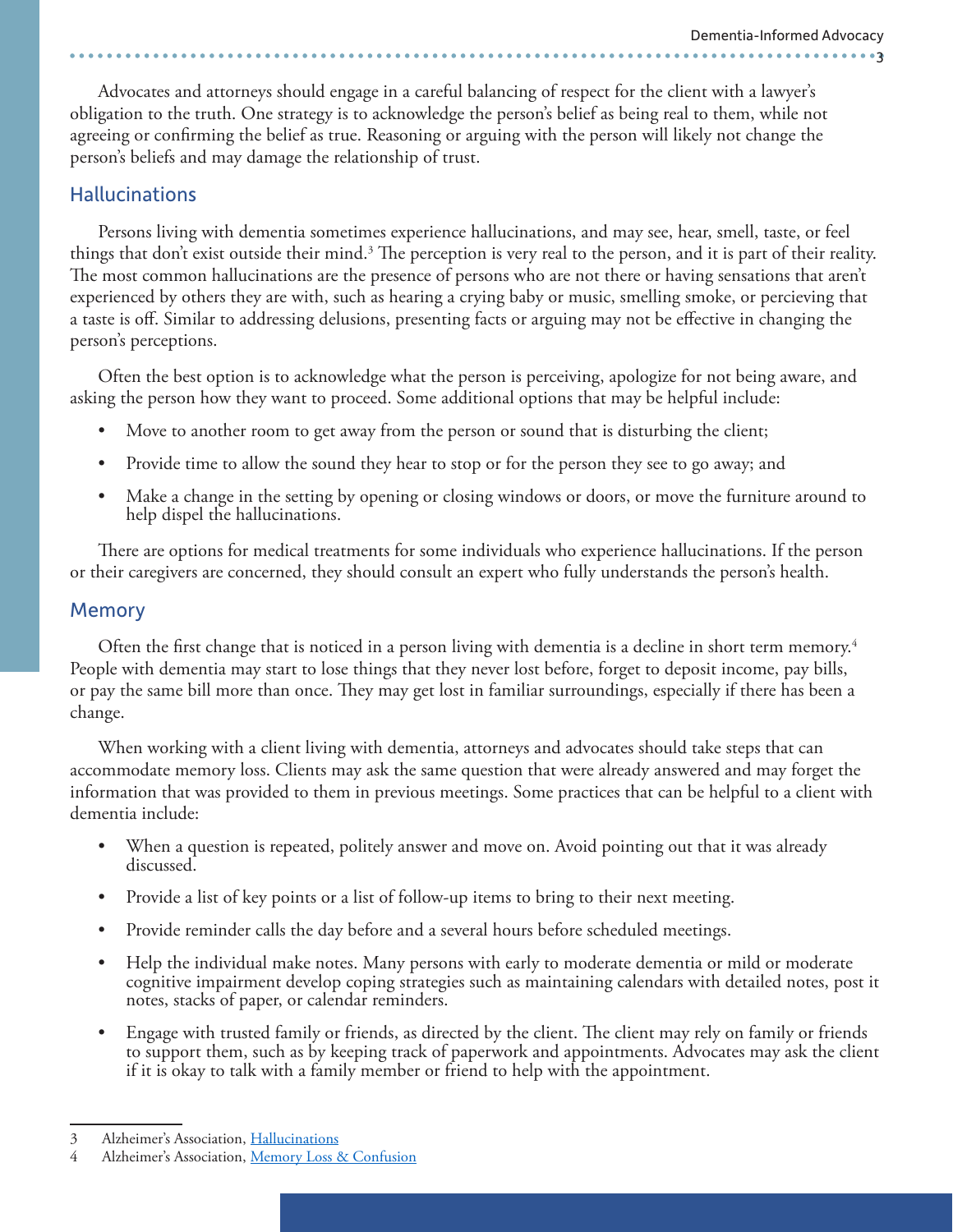Long-term memory can be deep and is often the last to fade. An important tool is to let the client talk. While they are telling stories of things long past, they can also provide insight on the direction of their case and share information that may be helpful for their case.

#### Emotions

Persons living with dementia may experience changes in emotional responses. The person may laugh at things others find tragic or experience sadness and tears in times of joy. Changes in brain structure and brain chemistry cause behaviors to change. Advocates and attorneys should be aware of and prepared for potential emotional responses and remain emotionally level and accepting when possible.

A person living with dementia may experience a lowering of inhibitions and say or do things that are considered inappropriate. This can include changes in language, such as swearing, making comments that are out of character for the person, and displaying physical acts of aggression or anger.<sup>5</sup> Physically aggressive behavior is rare, but not out of the realm of reality. Dementia can reduce the normal level of restraint. While this is rare, advocates should always keep personal safety in mind with physical barriers and routes of escape. Advocates should maintain professional demeanor but evaluate when they may need to take steps to secure their own safety and avoid vicarious trauma. Written workplace violence policies can help advocates navigate potential violent situations and identify unacceptable behavior.

#### Late-Stage Dementia

In the late stages of dementia, the person may be unable to respond to their environment. Some persons lose muscular control and have difficulty or become unable to walk or transfer without assistance. They may lose the ability to eat without assistance. They may sit and stare—sometimes described as a catatonic state.

At this stage, it is unknown what the person can understand, and advocates should not assume that the person cannot hear them. Talking to the person can be comforting and assuring. Familiar voices and often music may be comforting at this stage. Maintaining an established, normal attorney-client relationship can include visiting the client. Advocates may observe the environment and care the person is receiving and monitor how they are being treated.

### Self-Care & Addressing Vicarious Trauma

Advocates and attorneys working with individuals living with dementia will want to give these clients extra time for meeting and may need a little time after the meeting to decompress. Working with clients with dementia can be emotionally draining. Effectively communicating across barriers can take significant attention and energy. Taking a few minutes to go for a walk or recharge and refresh can be helpful before getting back to work.

Deploying strategies to address vicarious trauma or burnout, can be useful. Talking through the experience in a trusting environment can help restore advocates' ability to help others. NCLER resources on secondary and <u>vicarious trauma</u> provide strategies for advocates and organizations.

Alzheimer's and many other causes of dementia are progressive and terminal. Working with clients through the progression of the illness can be difficult. Be aware of your grief and engage in practices that help you heal.

# Takeaway Tips for Working with a Person with Cognitive Impairment

• Before a meeting, take a few minutes to prepare and determine the most critical issues, how best to communicate, and develop a back-up plan if the person is having a challenging day. Prepare to slow down and move at the client's pace.

<sup>5</sup> Alzheimer's Association, [Aggression & Anger](https://www.alz.org/help-support/caregiving/stages-behaviors/agression-anger)